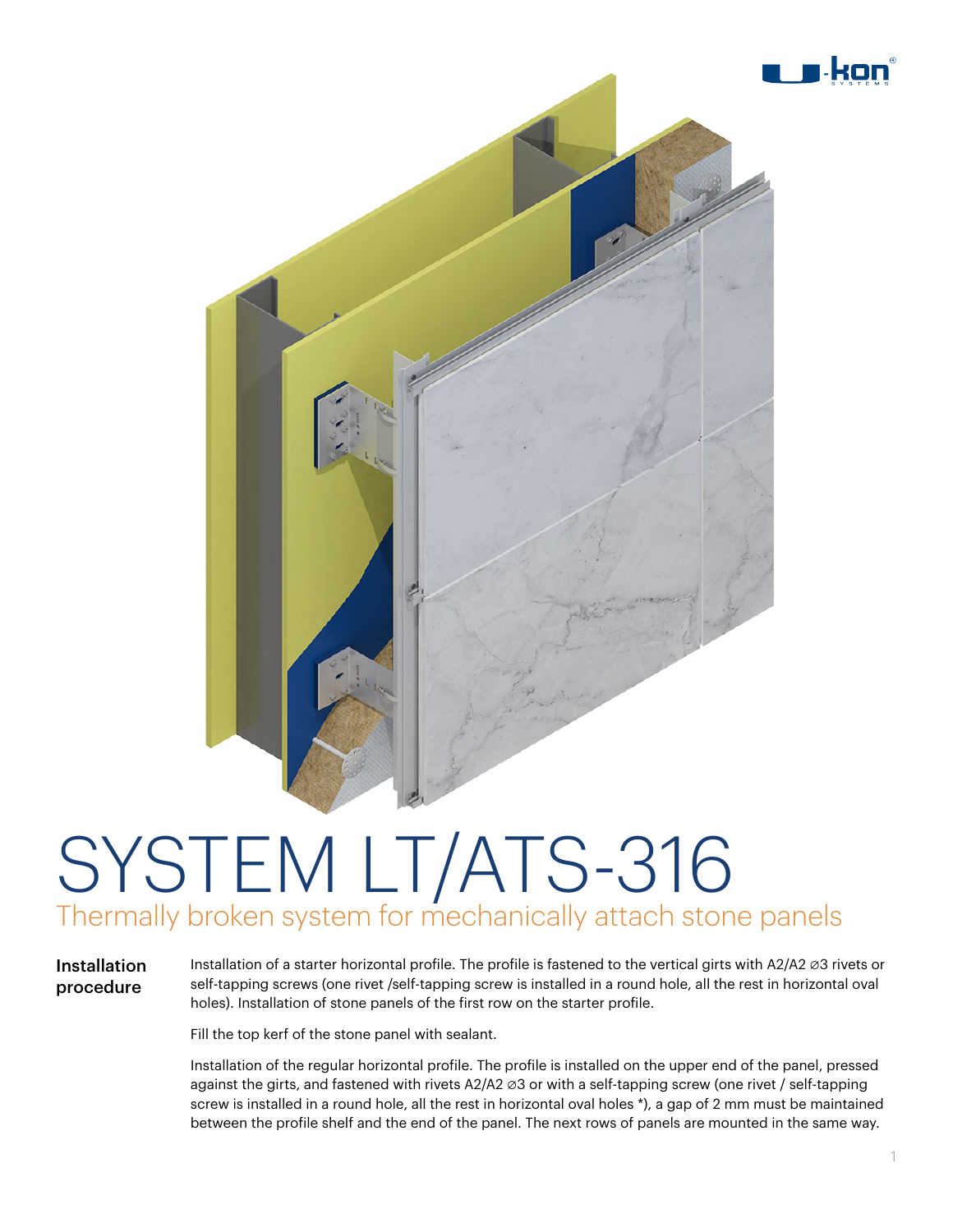

## FEATURED ATTACHMENT BLOCKS







#### **ATS BLOCK**

#### Backup Wall

- -CMU
- -Concrete
- Brick

### **ATS HIGH BLOCK**

Backup Wall

- Concrete slab

#### **LT BLOCK**

Backup Wall

- Steel/Wood studs
- CMU
- Concrete
- Birck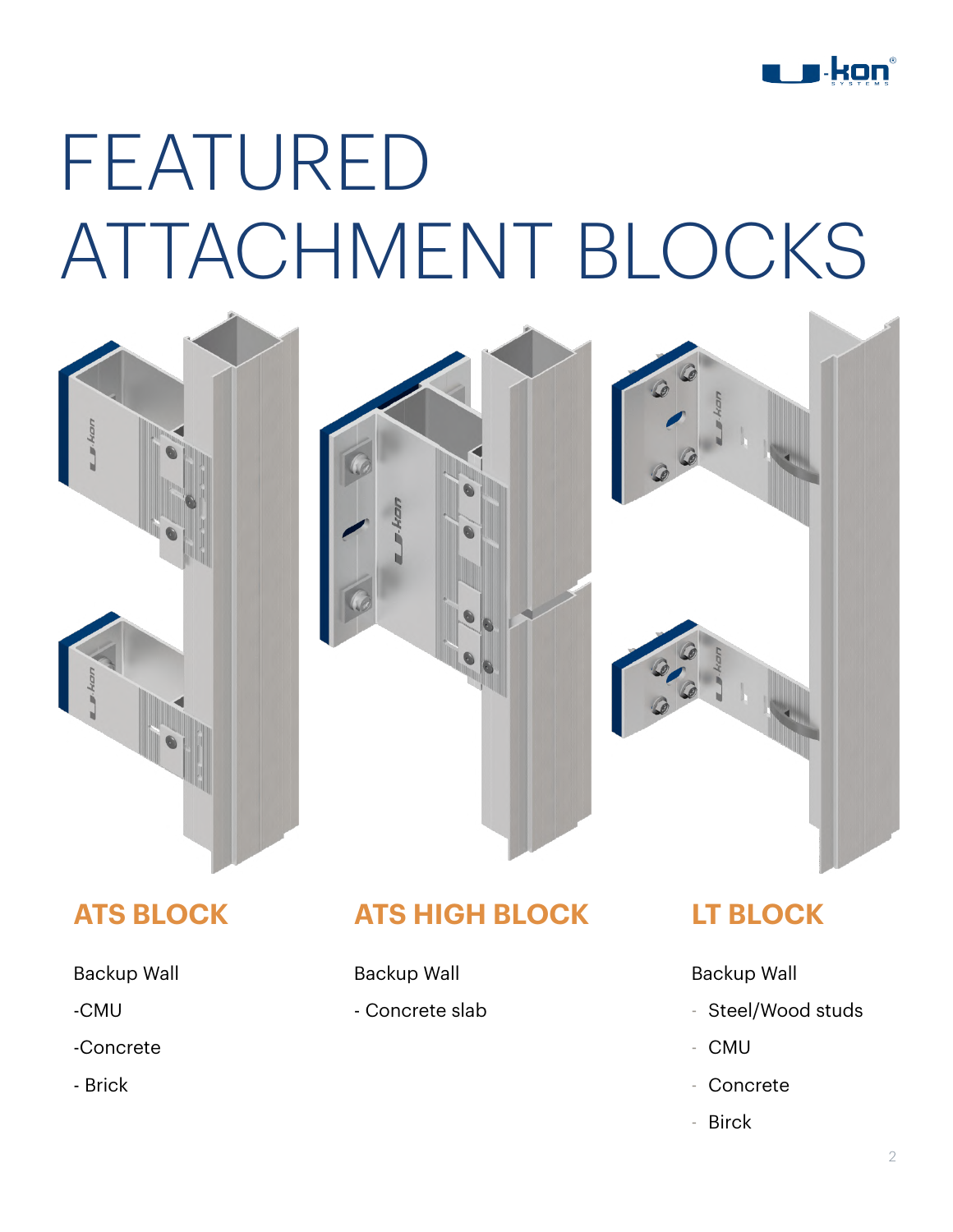

## FEATURED ASSEMBLIES

 $20 + 1$ 

4  $\pmb{\theta}$ 









2-1. Horizontal profile A-16 2-2. Horizontal profile A-16.5 2-3. Horizontal profile A-16.2 2-4 Horizontal profile A-16.3 2-5. Horizontal profile A-17 2-6. Horizontal profile A-17.5 2-7. Horizontal profile A-17.2  $91$   $1$  Coolont



8

 $20 + 1$ 





 $(30..40) + 1$ 

 $\overline{a}$ 

 $min$ 

 $13.1$ 

2 min

 $9 - 14$ 

 $14t1$ 

 $9 - 14$ 

 $13.23$ 











 $min$   $2$